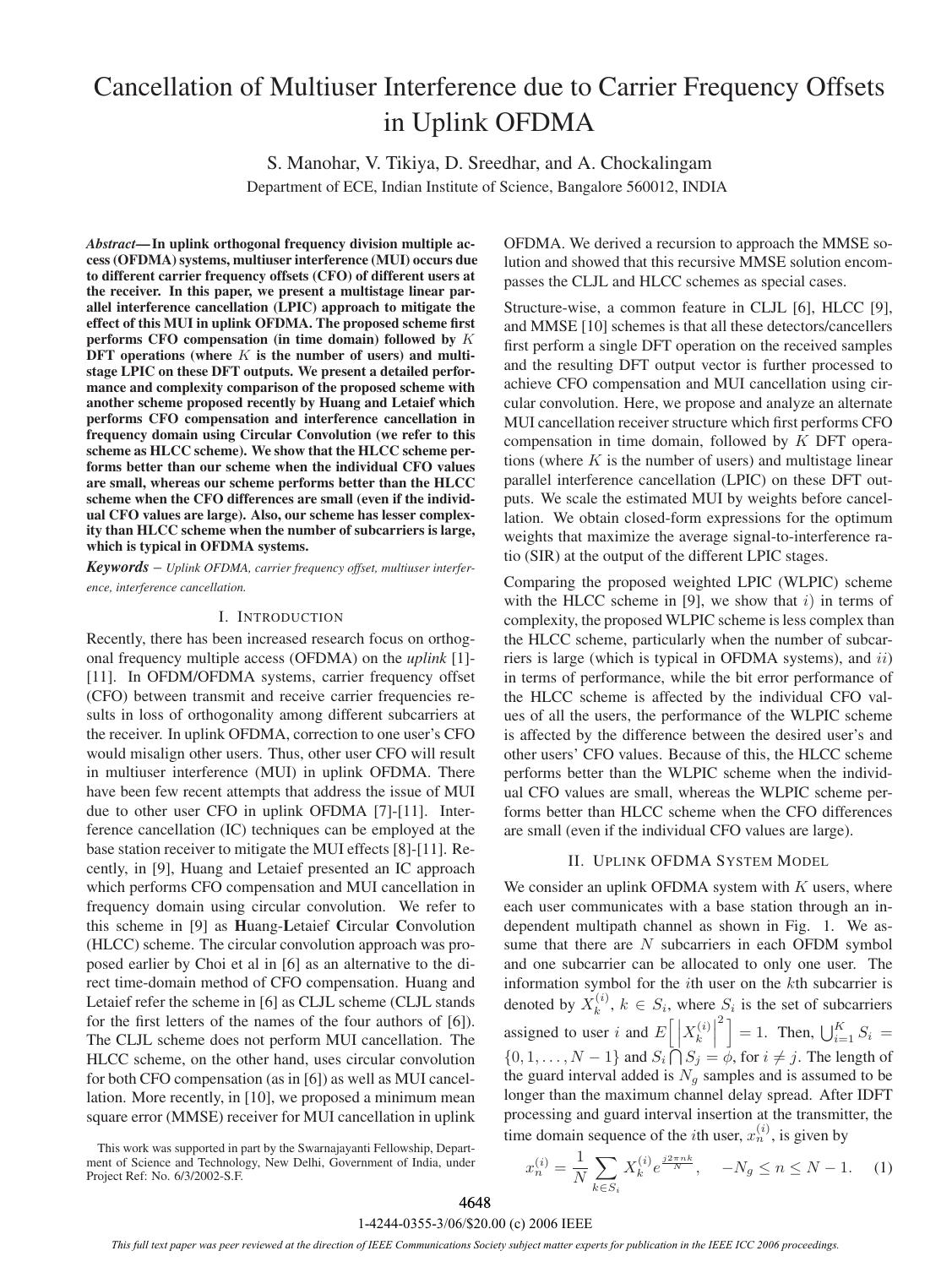

Fig. 1. Uplink OFDMA system model.

The ith user's signal, after passing through the channel, is given by

$$
s_n^{(i)} = x_n^{(i)} \star h_n^{(i)}
$$
 (2)

where  $\star$  denotes linear convolution and  $h_n^{(i)}$  is the *i*th user's<br>channel impulse response. It is assumed that  $h_n^{(i)}$  is non-zero<br>cally for n 0.0 *L* is the maximum shapped only for  $n = 0, \ldots, L - 1$ , where L is the maximum channel delay spread, and that all users' channels are statistically independent. We assume that  $h_n^{(i)}$ 's are i.i.d. complex Gaussian with zero mean and  $E\left[\left(h_{n,I}^{(i)}\right)^2\right] = E\left[\left(h_{n,Q}^{(i)}\right)^2\right] = 1/L,$ where  $h_{n,I}^{(i)}$  and  $h_{n,Q}^{(i)}$  are the real and imaginary parts of  $h_n^{(i)}$ . The channel coefficient in frequency domain  $H_k^{(i)}$  is given by

$$
H_k^{(i)} = \sum_{n=0}^{L-1} h_n^{(i)} e^{\frac{-j2\pi nk}{N}},\tag{3}
$$

and  $E\left[\left|H_k^{(i)}\right|^2\right]=2$ . The received baseband signal after *k* coarse carrier frequency tracking (leaving some residual carrier frequency offset) is given by

$$
r_n = \sum_{i=1}^{K} s_n^{(i)} e^{\frac{j2\pi\epsilon_i n}{N}} + z_n, \quad -N_g \le n \le N - 1,\tag{4}
$$

where  $\epsilon_i$ ,  $i = 1, ..., K$  denotes the *i*th user's CFO normal-<br>ized by the subcarrier spacing, and  $\gamma$  is the AWGN with zero ized by the subcarrier spacing, and  $z_n$  is the AWGN with zero mean and variance  $\sigma^2$ . We assume that all users are time synchronized and that  $\epsilon_i$ ,  $i = 1, \dots, K$  are known at the receiver.

Figure 2 shows the receiver baseband processing including  $i$ ) CFO compensation in time domain and guard time removal,  $ii)$  K DFT operations (one for each user), and  $iii)$  linear parallel interference cancellation (LPIC) in multiple stages. Note that the CFO compensation is carried out in time domain by multiplying  $r_n$  with  $e^{-\frac{j2\pi\epsilon_i n}{N}}$ ,  $i = 1, \dots, K$  (this method of CEO compensation is referred to as the direct method in [6]) CFO compensation is referred to as the direct method in [6]). The received signal after CFO compensation and guard time removal for the ith user is given by

$$
y_n^{(i)} = r_n e^{-\frac{j2\pi\epsilon_i n}{N}}, \quad 0 \le n \le N - 1,\tag{5}
$$

which forms the input to the *i*th DFT block. The output of the DFT block for the  $i$ th user on the  $k$ th subcarrier is given by

$$
Y_k^{(i)} = H_k^{(i)} X_k^{(i)} + \sum_{\substack{l=1 \ l \neq i}}^K \sum_{q \in S_l} \rho_{kq}^{(i),(l)} H_q^{(l)} X_q^{(l)} + Z_k^{(i)}, \quad (6)
$$



Fig. 2. Receiver baseband processing – CFO compensation (in time domain) and interference cancellation.

$$
\rho_{kq}^{(i),(l)} = \frac{\sin \pi (k - q + \delta_{li})}{N \sin \frac{\pi}{N} (k - q + \delta_{li})} \exp\left(-j(1 - \frac{1}{N})\pi (k - q + \delta_{li})\right),\tag{7}
$$

and  $\delta_{li}$  is the difference between the *i*th user and *l*th user CFO values, given by

$$
\delta_{li} = \epsilon_l - \epsilon_i. \tag{8}
$$

The channel coefficient  $H_k^{(i)}$  is given by (3) and the noise component  $Z_k^{(i)}$  is given by

$$
Z_k^{(i)} = \sum_{n=0}^{N-1} z_n^{(i)} e^{\frac{-j2\pi n(k+\epsilon_i)}{N}}.
$$
 (9)

Note that the 2nd term in (6) represents the MUI present at the DFT output. In the case of single user detection (SUD), the DFT outputs,  $Y_k^{(i)}$ 's, can be directly used to make the symbol<br>decision Additional processing (e.g., interference cancelladecision. Additional processing (e.g., interference cancellation) may be performed on  $Y_k^{(i)}$ 's to mitigate the MUI effects.

### III. PROPOSED WEIGHTED LINEAR PIC SCHEME

The proposed multistage weighted linear PIC (WLPIC) scheme is explained as follows. Let  $m$  denote the stage index. We take the DFT outputs,  $Y_k^{(i)}$ 's, in (6) as the first stage  $(m = 1)$ <br>outputs of the receiver, i.e.,  $Y_{k,(1)}^{(i)} = Y_k^{(i)}$ . In the case of SUD, the symbol decisions are made directly from  $Y_{k,1}^{(i)}$ 's.<br>Parallel interference cancellation is performed in the subse-Parallel interference cancellation is performed in the subsequent stages. In a given PIC stage  $m, m > 1$ , an estimate of the MUI is made based on the soft values of the previous stage outputs. These MUI estimates are scaled by weights and cancelled from the DFT outputs,  $Y_{k,(1)}^{(i)}$ .

The interference cancelled output of the ith user on the kth subcarrier in the *m*th stage,  $Y_{k,(m)}^{(i)}$ ,  $m > 1$ , can be written as

$$
Y_{k,(m)}^{(i)} = Y_{k,(1)}^{(i)} - w_{k,(m)}^{(i)} \underbrace{\sum_{l=1}^{K} \sum_{q \in S_l} \rho_{kq}^{(i),(l)} Y_{q,(m-1)}^{(l)}}_{\text{MUI estimate}} \tag{10}
$$

where  $Y_{k,(1)}^{(i)}$  is the 1st stage output given by (6) and  $\rho_{kq}^{(i),(l)}$  is given by (7). It is noted that  $\sum_{\substack{l=1 \ l \neq i}}^{K}$  $\sum_{q \in S_l} \rho_{kq}^{(i),(l)} Y_{q,(m-1)}^{(l)}$  is the MUI estimate, and  $w_{k,(m)}^{(i)}$  is the weight with which this MIII estimate is scaled and cancelled. It is noted that the SUD MUI estimate is scaled and cancelled. It is noted that the SUD becomes a special case of the proposed WLPIC scheme for

where

*This full text paper was peer reviewed at the direction of IEEE Communications Society subject matter experts for publication in the IEEE ICC 2006 proceedings.*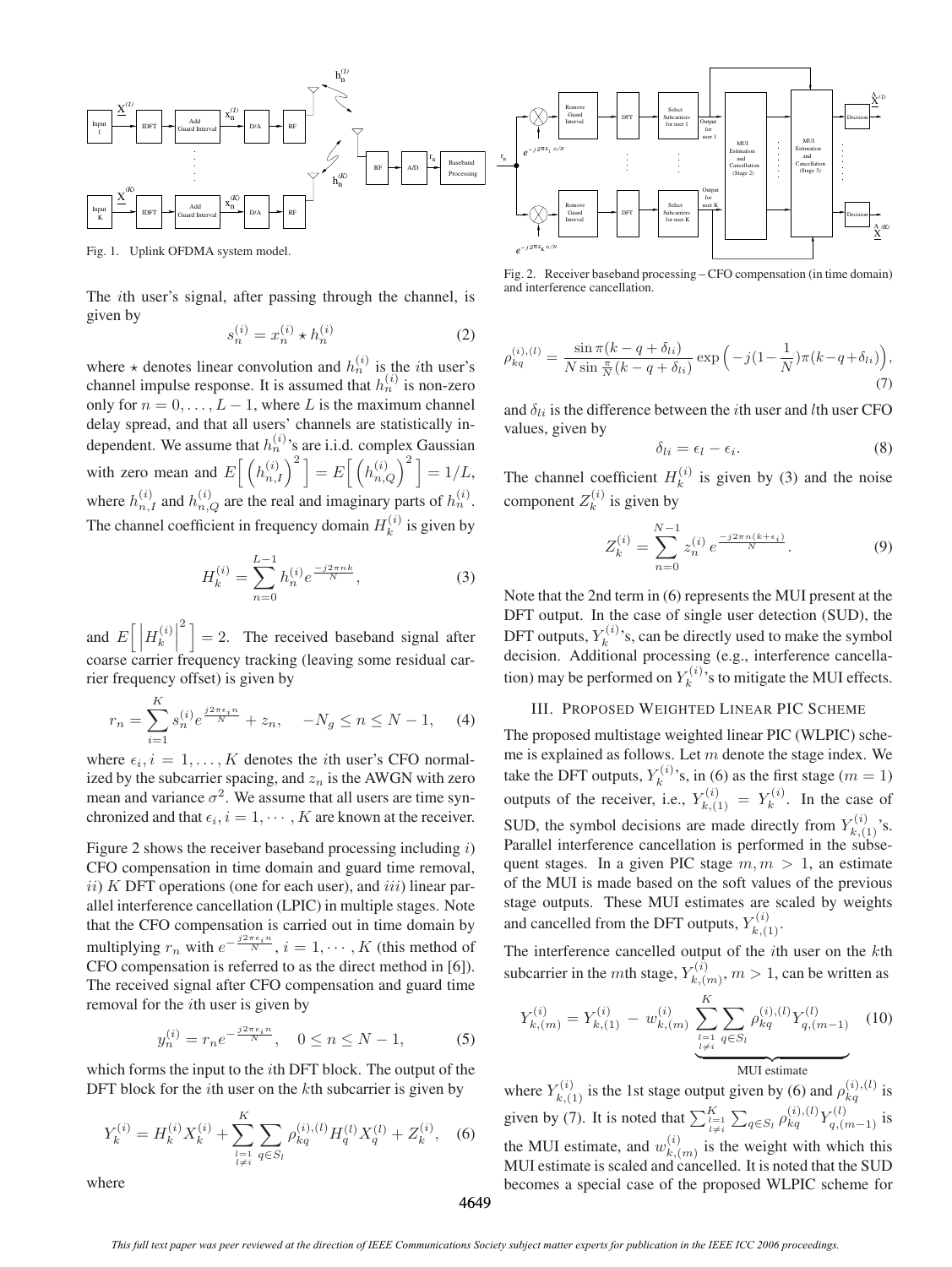$w_{k,(m)}^{(i)} = 0, \forall i, k, m$ . Also, we call the WLPIC scheme with unity weights on all subcarriers (i.e.,  $w_{k,(m)}^{(i)} = 1, \forall i, k, m$ ) as<br>conventional LPIC (CLPIC) scheme. In the CLPIC scheme conventional LPIC (CLPIC) scheme. In the CLPIC scheme, the operations needed for choice of optimum weights and scaling of MUI estimates with these weights are avoided (because of unity weights). However, performance better than that of the CLPIC can be achieved by using optimum weights. We propose to obtain the optimum weights  $w_{k,(m)}^{(i), opt}$  by maxi-<br>mizing the average SIR at the *m*th stage output mizing the average SIR at the  $m$ th stage output.

In an uncoded system, the symbol decision for the ith user on the kth subcarrier at the output of the mth stage can be made based on the output  $Y_{k,(m)}^{(i)}$ . For example, the symbol decision at the *mth* stage output for the case of BPSK modulation can be obtained as

$$
\widehat{X}_{k,(m)}^{(i)} = \text{sgn}\left(\mathcal{R}e\left(\overline{H_k^{(i)}}Y_{k,(m)}^{(i)}\right)\right),\tag{11}
$$

where  $H_k^{(i)}$  denotes the conjugate of  $H_k^{(i)}$ . For the case of  $M$ -QAM/M-PSK modulation, symbol decision can be made using the minimum Euclidean distance rule. In a coded system, the  $Y_{k,(m)}^{(i)}$ 's are fed to the decoder.

#### IV. AVERAGE SIR AT 2ND AND 3RD STAGE OUTPUTS

In [11], we have derived expressions for the average SIR at the output of the 2nd and 3rd stages of the proposed WLPIC scheme. Also, we used these average SIR expressions to obtain closed-form expressions for the optimum weights  $w_{k,(m)}^{(i),opt}$ .<br>Refer [111] for closed-form expressions for average SIR at 2nd Refer [11] for closed-form expressions for average SIR at 2nd and 3rd stage outputs and the optimum weights.

In Fig. 3, we plot the average SIR at the output of the 2nd stage as a function of weights  $w_{k,(2)}^{(i)}$  obtained through both analysis (Eqn. (21) in [111]) as well as simulations. The folanalysis (Eqn.  $(21)$  in [11]) as well as simulations. The following system parameters are considered:  $N = 32, K = 4$ ,  $[\epsilon_1, \epsilon_2, \epsilon_3, \epsilon_4] = [-0.1, 0.3, 0.25, -0.15]$ , and SNR=25 dB. The channel model used is a one sample spaced two-ray equalgain Rayleigh fading model. Two types of subcarrier allocation, namely,  $a)$  interleaved allocation and  $b)$  block allocation are considered. In block allocation, a consecutive block of subcarriers are alloted to one user, the next block to another user, and so on. In interleaved allocation, the subcarriers of each user are uniformly interleaved with the subcarriers assigned to the other users. The following observations can be made from Fig. 3. For the considered channel model and system parameters, block allocation results in a higher output SIR than interleaved allocation. Also, the maximum average output SIR occurs at an optimum weight (maximum SIR of about 15 dB at  $w_{k,(2)}^{(i)} \approx 0.7$  for interleaved allocation and a maximum SIR of about 21 dB at  $w_{k,(2)}^{(i)} \approx 0.6$  for block allocation). Closed-form expressions for these optimum weights for 2nd stage and 3rd stage, respectively, are given in Eqns. (32) and (33) in [11].

#### V. RESULTS AND DISCUSSION

In this section, we present the numerical and simulation results of the average SIR and BER performance of the proposed WLPIC scheme and compare with those of other detec-



Fig. 3. Average SIR of the 1st user at the 2nd stage output of the proposed WLPIC scheme as a function of the weight on the 1st subcarrier,  $w_{1,(2)}^{(1)}$ .  $N = 32, K = 4, 16$ -QAM,  $[\epsilon_1, \epsilon_2, \epsilon_3, \epsilon_4] = [-0.1, 0.3, 0.25, -0.15],$ SNR = 25 dB. Interleaved and block allocation. Analysis vs simulation.



Fig. 4. Average SIR as a function of subcarrier index, k, for different detectors.  $N = 32, K = 4, [\epsilon_1, \epsilon_2, \epsilon_3, \epsilon_4] = [-0.1, 0.3, 0.25, -0.15].$ No noise ( $\sigma^2 = 0$ ). Interleaved allocation. Analysis.

tors in the recent literature. The channel model used throughout this section is a one sample spaced two-ray equal-gain Rayleigh fading model. In Fig. 4, we plot the analytically computed average SIR as a function of the subcarrier index  $k = 1, 2, \dots, N$  under no noise condition (i.e.,  $\sigma^2 = 0$ ) for <sup>a</sup>) SUD, <sup>b</sup>) 2nd and 3rd stages of the CLPIC scheme (where  $w_{k,(2)}^{(i)} = w_{k,(3)}^{(i)} = 1, \forall i, k$ , and c) 2nd and 3rd stages of the WI PIC scheme for an unlink OFDMA system with  $N = 32$ WLPIC scheme, for an uplink OFDMA system with  $N = 32$ <br>subcarriers  $K = 4$  users, interleaved allocation, and CFOs of subcarriers,  $K = 4$  users, interleaved allocation, and CFOs of the different users  $[\epsilon_1, \epsilon_2, \epsilon_3, \epsilon_4] = [-0.1, 0.3, 0.25, -0.15]$ .

From Fig. 4, it can be seen that the SUD gives the least SIRs in all subcarriers since no interference cancellation is performed. When interference cancellation is performed using CLPIC scheme (where unity weights are used), the 2nd stage output SIR improves significantly compared to that of SUD. The CLPIC 3rd stage output SIR improves further compared to the CLPIC 2nd stage output SIR. The WLPIC scheme (where optimized weights are used) performs significantly better than both SUD as well as CLPIC. For example, the 3rd stage of the WLPIC results in an average SIR of about 23 dB on all the subcarriers which is significantly larger than those of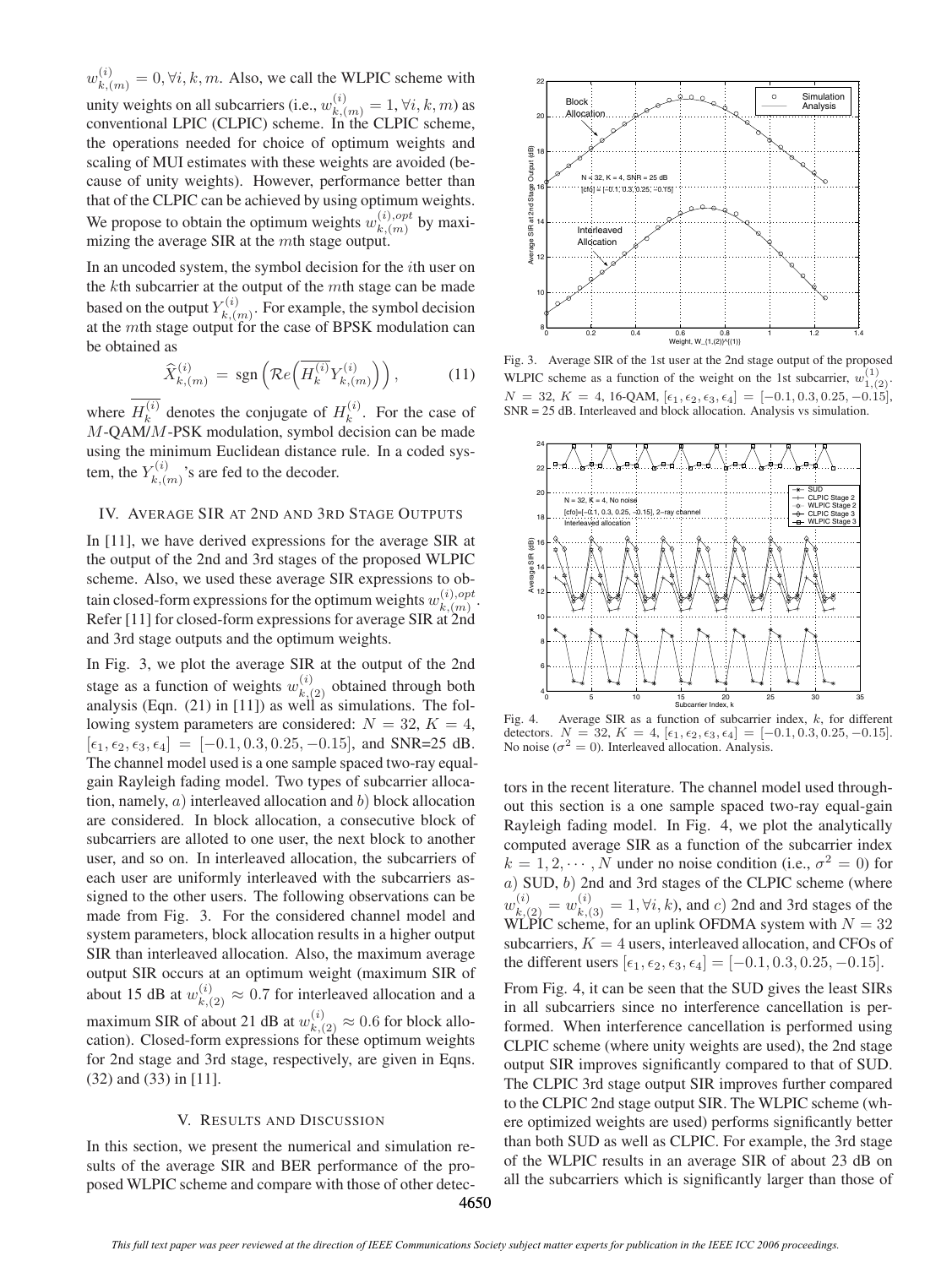

Fig. 5. Bit error rate performance of the proposed WLPIC scheme for BPSK.  $N = 32, K = 4, [\epsilon_1, \epsilon_2, \epsilon_3, \epsilon_4] = [-0.1, 0.3, 0.25, -0.15]$ . Interleaved allocation. Simulation.

the other detectors. Thus the performance benefit of using the optimized weights in WLPIC instead of unity weights in CLPIC or zero weights in SUD is clearly evident in Fig. 4.

For the same set of parameters in Fig. 4, we plot the simulated BER performance of SUD, CLPIC (2nd and 3rd stages) and WLPIC (2nd and 3rd stages) in Fig. 5 for BPSK. The single user performance (no MUI) is also shown for comparison purposes. From Fig. 5, it can be seen that the proposed WLPIC scheme results in significantly better BER performance than both the SUD as well as the CLPIC scheme. The 3rd stage of the WLPIC scheme is found to approach the single user (no MUI) performance. We have observed similar SIR and BER improvement for the case of block allocation as well as 16-QAM.

# *A. Comparison with HLCC and CLJL Schemes*

In this subsection, we present a comparison of the performance and complexity of the proposed WLPIC scheme with other detectors reported in the recent literature, namely, a) the HLCC scheme in [9], b) CLJL scheme in [6], and c) SUD. It is noted that while the proposed WLPIC scheme and the HLCC scheme are essentially interference cancellers, the CLJL and SUD schemes are detectors without interference cancellation. Another interesting observation is that while the CLJL and HLCC schemes implement CFO compensation in frequency domain using circular convolution, the SUD and WLPIC schemes implement CFO compensation using the direct time-domain method. Because of this, as we will see next, a HLCC versus WLPIC comparison shows similar comparative behaviour as a CLJL versus SUD comparison, in terms of performance and complexity.

*1) SIR and BER Comparison:* We note that, since the CFO compensation is done using circular convolution in HLCC scheme, the performance of the HLCC scheme is affected by the individual CFO values of all the users,  $\epsilon_i$ ,  $i = 1, 2, \dots, K$ <br>(see Eqns. (10) (15) and (22) in [9]). Whereas in the pro-(see Eqns.  $(10)$ ,  $(15)$  and  $(22)$  in  $[9]$ ). Whereas in the proposed WLPIC scheme, CFO compensation is done in time domain and hence the performance of the WLPIC scheme is affected by the differences between the desired user's and other users' CFO values,  $|\delta_{il}| = |\epsilon_i - \epsilon_l|, i, l = 1, 2, \cdots, K$ ,  $i \neq l$  (see Eqns. (6),(7),(8)). Because of this, the HLCC



Fig. 6. Comparison of the SIR performance of the proposed WLPIC scheme with HLCC and CLJL schemes.  $N = 64$ ,  $K = 4$ ,  $[\epsilon_1, \epsilon_2, \epsilon_3, \epsilon_4] = [0.1, -0.1, -0.05, 0.05]$ . No noise ( $\sigma^2 = 0$ ). Interleaved allocation. Analysis.

scheme performs better than the WLPIC scheme when the individual CFO values are small, whereas the WLPIC scheme performs better than the HLCC scheme when the CFO differences are small. We illustrate both these cases in Figs. 6 through 9, by considering two cases of CFO values, namely, **CFO-1** =  $[\epsilon_1, \epsilon_2, \epsilon_3, \epsilon_4] = [0.1, -0.1, -0.05, 0.05]$ , and **CFO-2** =  $[\epsilon_1, \epsilon_2, \epsilon_3, \epsilon_4]$  = [0.15, 0.12, 0.16, 0.08]. It is noted that the CFO-1 values in the above are the same ones used for generating the performance plots in [9]. As can be seen, these CFO-1 values correspond to the case where the individual CFO values are smaller than the difference between the CFO values  $(e.g., 0.1 < (0.1 - (-0.05)) = 0.15)$ . On the other hand CFO-2 values correspond to the case where the other hand, CFO-2 values correspond to the case where the CFO differences are smaller than the individual CFO values  $(e.g., 0.15 > (0.15 - 0.12) = 0.03).$ 

In Figs. 6 and 7, we present a comparison of the average SIR performance of the various detectors for  $N = 64$ ,  $K = 4$ , interleaved allocation, and no noise. Figure 6 is for CFO-1 and Fig. 7 is for CFO-2. From Fig. 6, it can be seen that both the HLCC and WLPIC schemes give significantly higher SIR than the CLJL and SUD schemes. Also, HLCC scheme results in higher SIR than WLPIC scheme in this case since the individual CFO values are smaller than the CFO differences. In Fig. 7, on the other hand, we see that the WLPIC scheme % offers significantly higher SIR than the HLCC scheme  $($  > 45<br>  $\overline{AB}$  SIB for WJ DIC we 25 dB SIB for W CC). As pointed dB SIR for WLPIC vs 25 dB SIR for HLCC . As pointed out earlier, this is because, though the individual CFO values are large, the CFO differences are smaller for CFO-2. A similar performance behaviour in terms of simulated BER for 16-QAM can be observed in Fig. 8 (for CFO-1) and Fig. 9 (for CFO-2). For similar reasons of CFO implementation in frequency domain versus time domain, it can also be observed that CLJL performs better than SUD for CFO-1 whereas SUD performs better than CLJL for CFO-2. Such scenarios (like CFO-2, where SUD performs better than CLJL) are not discussed in [6] and [9].

*Coded FER Performance:* We also carried out a comparison study of the various detectors in terms of coded frame error rate (FER) performance. We considered a rate-1/2 convolutional code with constraint length 5. The system parame-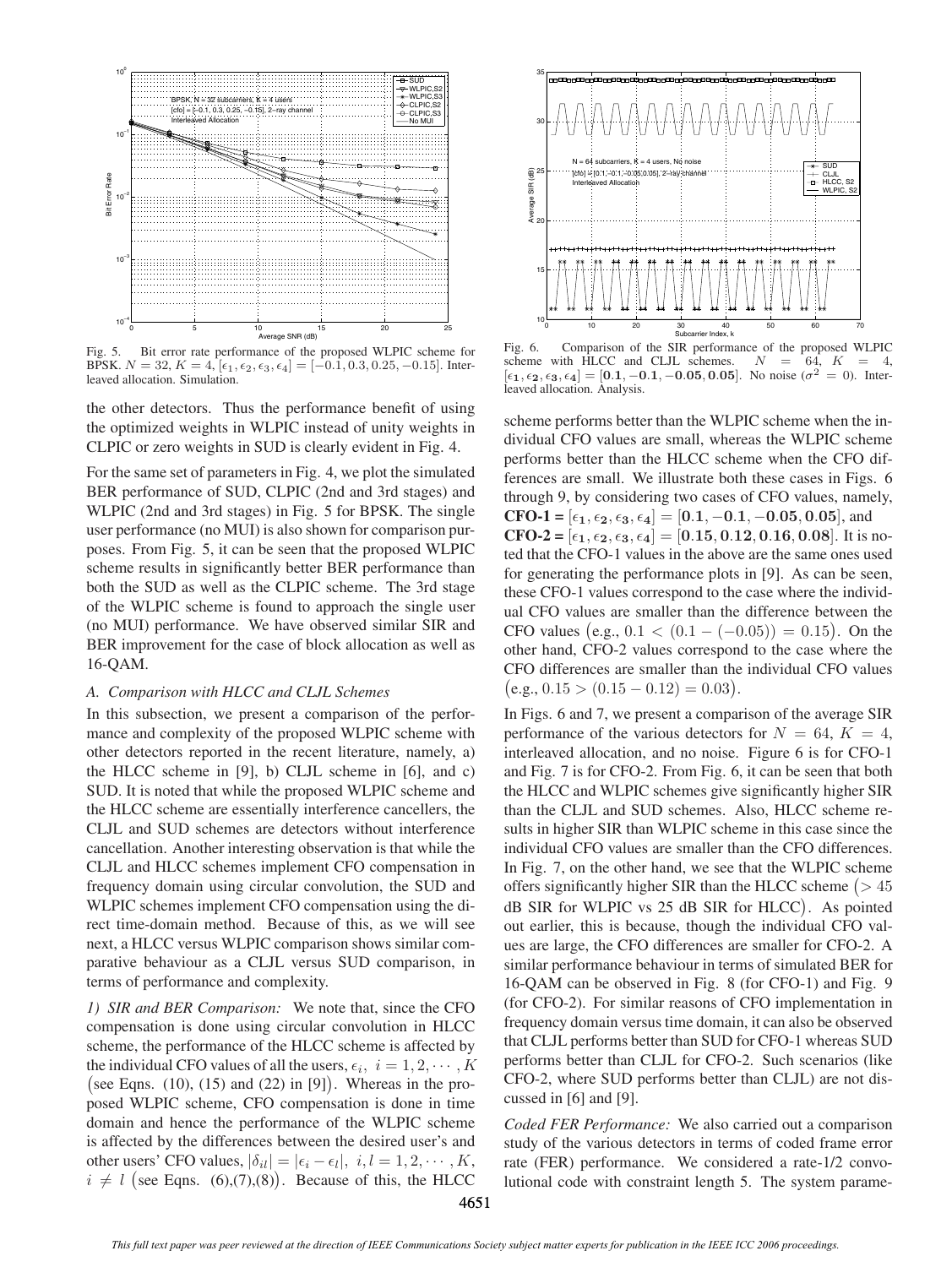

Fig. 7. Comparison of the SIR performance of the proposed WLPIC scheme with HLCC and CLJL schemes.  $N = 64$ ,  $K = 4$ . scheme with HLCC and CLJL schemes.  $N = 64$ ,  $K = 4$ ,  $[\epsilon_1, \epsilon_2, \epsilon_3, \epsilon_4] = [0.15, 0.12, 0.16, 0.08]$ . No noise ( $\sigma^2 = 0$ ). Interleaved allocation. Analysis.

ters considered include  $K = 4$  users,  $N = 64$  subcarriers,  $[\epsilon_1, \epsilon_2, \epsilon_3, \epsilon_4] = [0.22, 0.2, 0.18, 0.15]$ , interleaved allocation, 4-QAM, and 2-ray Rayleigh fading channel. As in [9], each frame consists of 10 OFDM symbols, and it is assumed that the channels do not vary within one frame but vary from frame to frame. In each frame, an  $8 \times 40$  block bit interleaver is employed. Figure 10 shows the simulated coded FER performance for various detectors. For this system scenario, WLPIC scheme performs better than HLCC scheme. Again, this is because, in this case, the CFO differences are much smaller than the individual CFO values. Likewise, SUD performs better than CLJL scheme in this scenario.

*2) Complexity Comparison:* In addition to the above SIR and BER/FER performance comparison, we carried out a complexity comparison among the different detectors as well. The complexities of various detectors in terms of number of complex multiplications required are listed in Table I. The complexities of CLJL and SUD schemes are same as those given in [6]. Compared to CLJL scheme, HLCC has an additional complexity of  $N^2 + N^2/K$  per cancellation stage (as per<br>Eqns. (18) (10) in [01] Likewise, compared to SLID scheme. Eqns. (18),(19) in [9] . Likewise, compared to SUD scheme, WLPIC has an additional complexity of  $N^2 - N^2/K$  per cancellation stage (as per Eqn.  $(10)$ ). The complexity comparison between HLCC and WLPIC schemes as a function of number of subcarriers, N, for  $K = 16$  users and  $m = 2, 3$ (2nd, 3rd stages) is shown in Fig. 11. It can be seen that for a given  $K$ , HLCC is less complex for small  $N$ , whereas WLPIC has lesser complexity than HLCC for large  $N$ , which is typical in OFDMA systems. For example, for  $N = 1024$ ,  $K = 16$  and  $m = 2$ , HLCC has a complexity of 11,84,768, whereas WLPIC has a lesser complexity of 10,55,232. It is further noted that complexity reduction techniques similar to those given in [9] for HLCC scheme (e.g., by way of ignoring weak subcarriers or other user subcarriers far-off from desired user's subcarriers) can be done for the WLPIC scheme as well. In addition to the performance and complexity comparison presented in the above, effect of imperfect CFO estimation and received power imbalance, as studied for HLCC



Fig. 8. Bit error rate as a function of average SNR for different detectors for  $16$ <sup>-</sup>QAM.  $K = 4, N = 64, [\epsilon_1, \epsilon_2, \epsilon_3, \epsilon_4] = [0.1, -0.1, -0.05, 0.05]$ . Interleaved allocation. Simulation.



Fig. 9. Bit error rate as a function of average SNR for different detectors for 16-QAM.  $K = 4, N = 32, [\epsilon_1, \epsilon_2, \epsilon_3, \epsilon_4] = [0.15, 0.12, 0.16, 0.08].$ Interleaved allocation. Simulation.

scheme in [9], can be investigated for the WLPIC scheme also. These effects on WLPIC are expected to be on the same lines as observed for HLCC in [9].

## VI. CONCLUSIONS

We proposed an interference cancellation scheme for MUI mitigation in uplink OFDMA. The proposed scheme performed CFO compensation in time domain, followed by DFT operations (on a per-user basis) and multistage linear parallel interference cancellation on these DFT outputs. Estimates of the MUI for cancellation were obtained using soft values of the outputs from the previous stages and the MUI estimate were scaled by weights before cancellation. The proposed scheme was shown to effectively cancel the MUI caused by the other user CFOs. We showed that the scheme proposed by Huang and Letaief (HLCC scheme) performs better than our scheme when the individual CFO values are small, whereas our scheme performs better than the HLCC scheme when the CFO differences are small (even if the individual CFO values are large). Also, our scheme has lesser complexity than HLCC scheme when the number of subcarriers is large, which is typical in OFDMA systems.